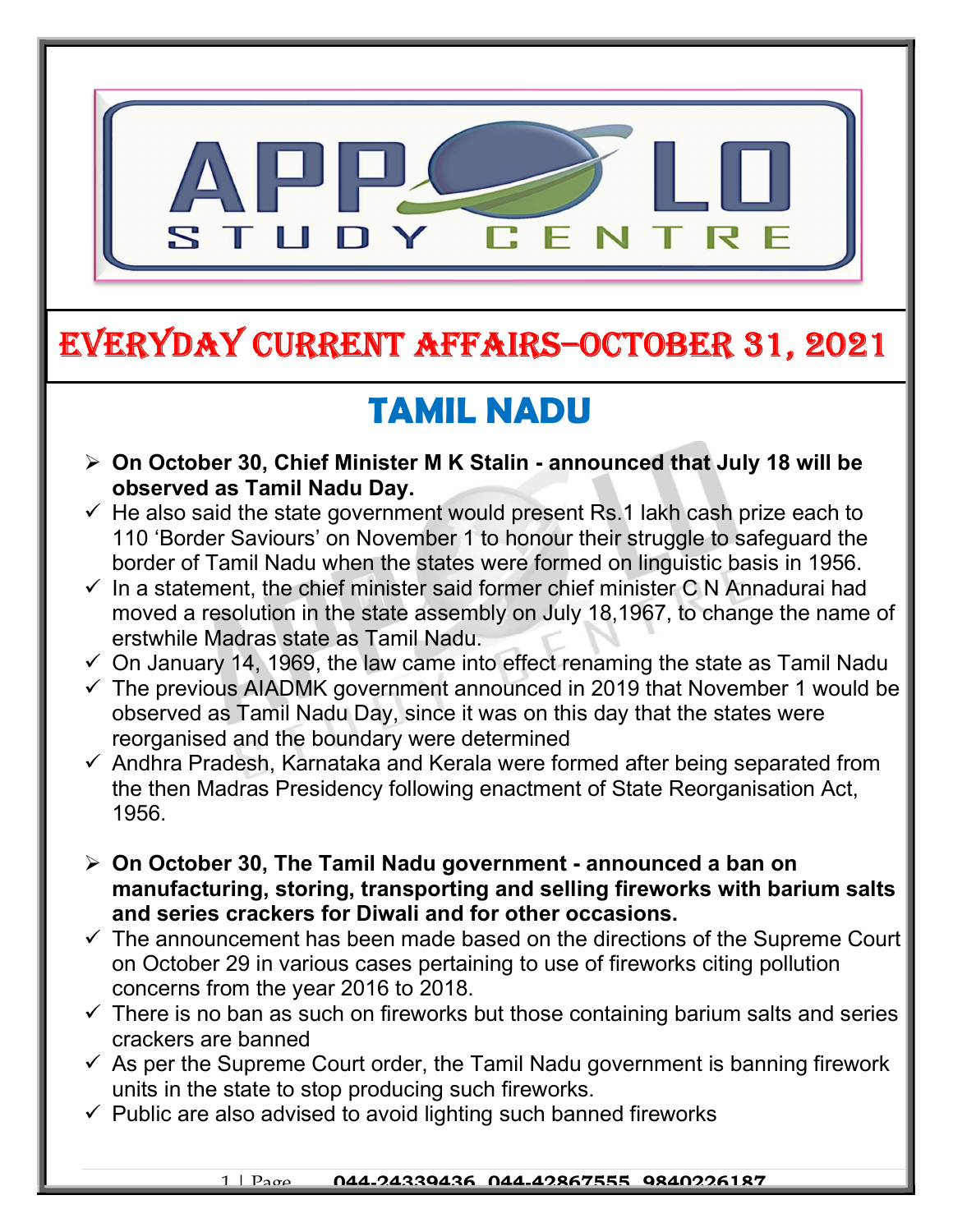- $\checkmark$  The state government would initiate stringent action against those who fail to abide by the Supreme Court direction in this connection.
- $\triangleright$  The forest department will soon prepare a detailed project report to set up a TN Forest Archives and Data Centre in Chennai.
- The state government has sanctioned ₹5 lakh for preparing a detailed project report for the Centre
- $\checkmark$  According to the Government, funds for setting up the centre can be taken from CSR funds of TN Forest Plantation Corporation Ltd.
- $\checkmark$  A reputed agency or consultant will also be roped in for the project.
- $\checkmark$  The announcement on setting up the Centre was made in the state assembly on August 3, 2021
- $\checkmark$  The proposed forest archives will be a repository of forest research reports, scientific publications and documents, old manuscripts and historical references, forest maps, rare photographs, slides, negatives and plates documenting history of the forest department and its evolution, resources covering conservation, forest working plans, management plans and annual reports and others.
- $\checkmark$  The decision to set up an archives and data centre was taken as the forest department is one of the oldest in the country
- $\checkmark$  The department has lot of data and documents in the field of forest protection, biodiversity conservation and wildlife management but there was no repository till now for easy access.
- $\checkmark$  The proposed Centre will be designed for the benefit of research, education outreach and for those interested in the history of forest resources and conservation.
- $\triangleright$  The state government has issued orders to its departments to take a decision on the departmental action against erring staff three months prior to the date of their superannuation to avoid suspension on the date of their retirement.
- $\checkmark$  In cases, where charges have been framed and disciplinary authority is of the view that withholding pension under the Tamil Nadu Pension Rules, 1978, would suffice for the delinquency committed, the authority may allow the staff to retire, said an order.
- $\checkmark$  However, the order will not be applicable in cases where employees are facing criminal cases or probe by the directorate of vigilance and anti-corruption.
- $\checkmark$  Any failure on the part of the disciplinary authority to issue final orders three months before the date of retirement of a delinquent officer will be viewed seriously, said the order
- $\checkmark$  This will involve severe action against the officials responsible for dragging on the case to the date of retirement of the staff.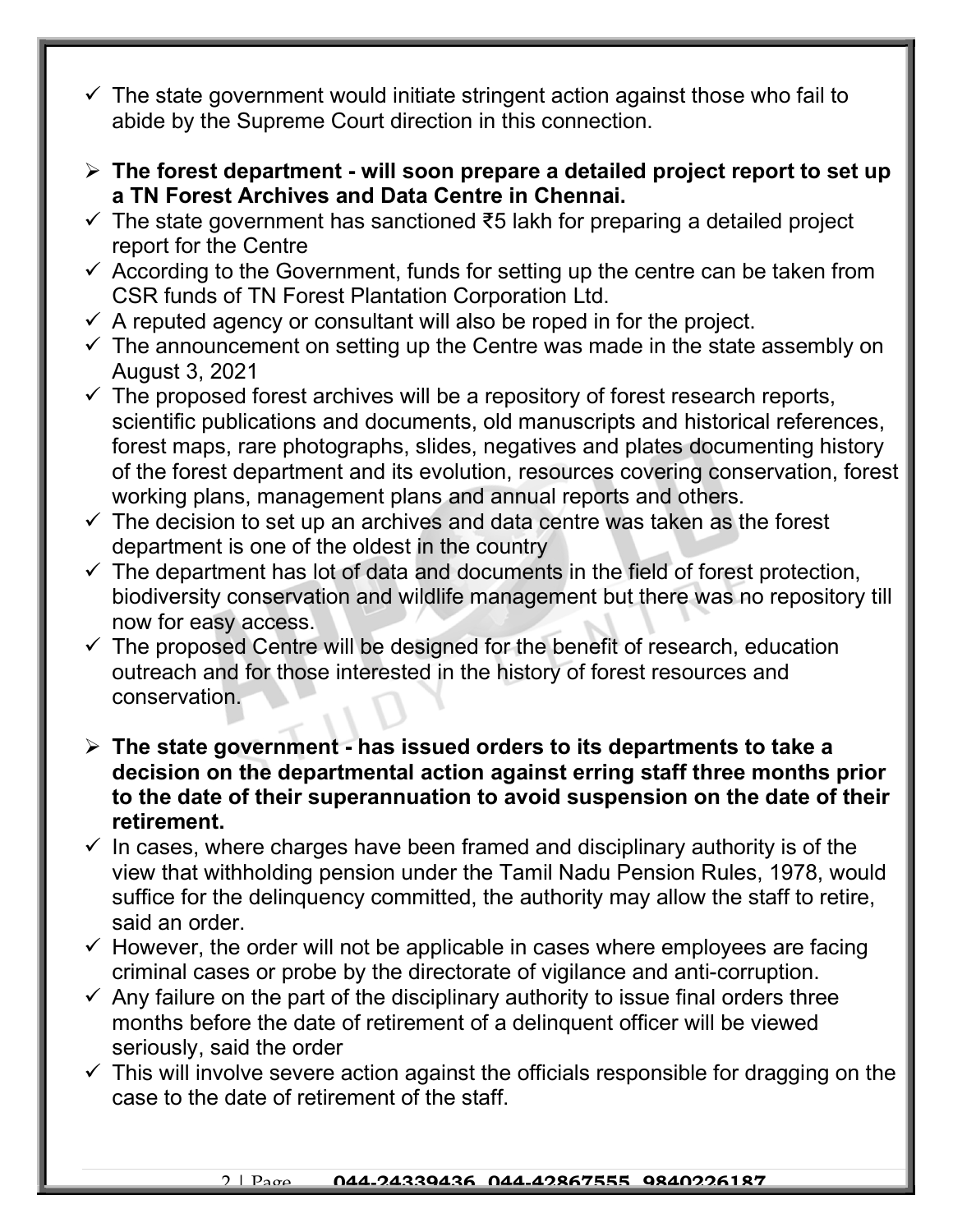## NATIONAL

 On October 31, Prime Minister Narendra Modi - met Pope Francis at the Vatican and invited the head of the Roman Catholic Church to visit India.



- $\checkmark$  The two leaders discussed the future of a post-Covid world, climate change and other issues at a meeting that went on for an hour beyond the scheduled 20 minutes.
- $\checkmark$  The PM also interacted with US President Joe Biden on the sidelines of the G-20 meet in Rome on the day
- $\checkmark$  PM Modi also met the Vatican Secretary of State Pietro Parolin and Vatican Secretary for Relations with States, Archbishop Paul Richard Gallagher, according to the Vatican statement.
- $\checkmark$  The Pope, it seems, had accepted the invitation and if he does travel to India, it will mark the first papal visit after1999 when late Atal Bihari Vajpayee was the PM.
- $\checkmark$  This was the first visit by an Indian PM to the Vatican in over two decades, the last being Vajpayee in 1999 when Pope John Paul II came to India.
- $\checkmark$  As an effort to connect with the Christian community, the PM earlier addressed the celebration of the elevation to sainthood of Kuriakose Elias Chavara and Mother Euphrasia in February 2015
- $\checkmark$  He also attended the 90th birth anniversary celebrations of Joseph Mar Thoma on June 27, 2020.
- $\triangleright$  The Centre has invited applications for the post of chairman of the stock market regulator Securities and Exchange Board of India (Sebi) to succeed Ajay Kumar Tyagi, whose five-year term is set to end in February.
- $\checkmark$  The department of economic affairs, a finance ministry wing, issued the notice on October 28.
- $\checkmark$  The chairman shall hold office for such period not exceeding five years and shall not hold office beyond 65 years of age, whichever is earlier, and will be eligible for re-appointment.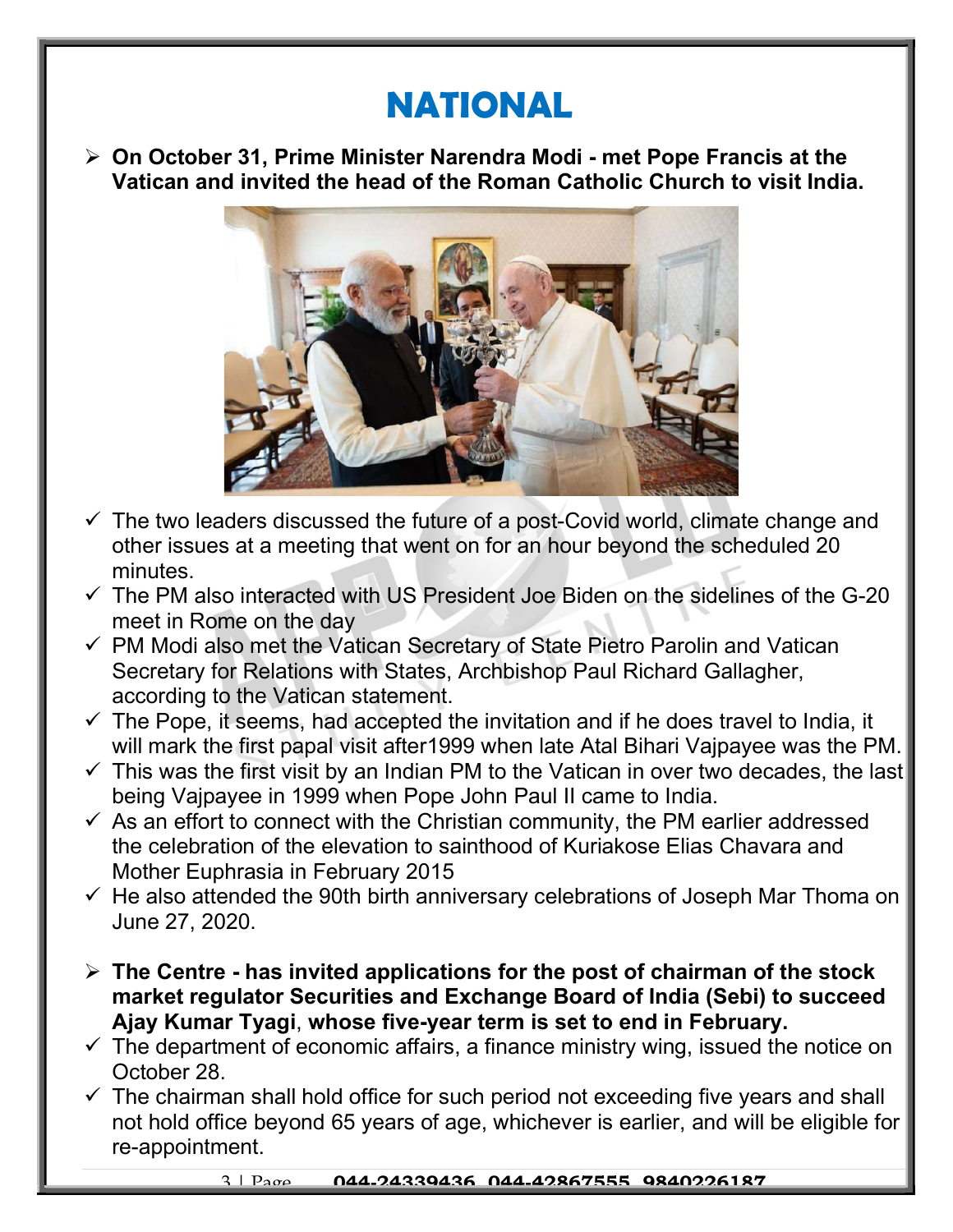- $\checkmark$  The appointment shall be made by the central government on the recommendation of the financial sector regulatory appointments search committee (FSRASC) as provided in the Sebi Terms and Conditions of Service of the Chairman and Members Rules, 1992.
- $\checkmark$  The FSRASC is empowered to identify and recommend any other person, who has not applied for the post, on the basis of merit.

#### INTERNATIONAL

- $\triangleright$  The world's 20 biggest economies (G20) are set to endorse a landmark deal on a global minimum corporate tax rate of 15% and will aim to implement the rules by 2023
- $\checkmark$  This was revealed based on the draft conclusions of the two-day G20 summit which began on October 30.
- $\checkmark$  The G20 had called upon the OECD/G20 Inclusive Framework on Base Erosion and Profit Shifting to develop the model rules and multilateral instruments as agreed in the Detailed Implementation Plan
- $\checkmark$  Earlier this month, a major reform of the international tax system was finalised at the OECD (Organisation for Economic Co-operation and Development) that will ensure that multinational enterprises (MNEs) will be subject to a minimum 15% tax rate from 2023.
- $\checkmark$  The landmark deal, agreed by 136 countries and jurisdictions representing more than 90% of global GDP, will also reallocate more than \$125 billion of profits from around 100 of the world's largest and most profitable MNEs to countries worldwide
- $\checkmark$  This will ensure that these firms pay a fair share of tax wherever they operate and generate profits.
- $\checkmark$  A total of 136 jurisdictions (out of the 140 members of the OECD/ G20 Inclusive Framework on BEPS) joined the statement to address the tax challenges arising from the digitalisation of the economy.
- $\checkmark$  With Estonia, Hungary and Ireland having joined the agreement, it is now supported by all OECD and G20 countries.
- $\checkmark$  Four countries Kenya, Nigeria, Pakistan and Sri Lanka have not yet joined the agreement.
- $\checkmark$  Pillar One will ensure a fairer distribution of profits and taxing rights among countries with respect to the largest and most profitable multinational enterprises.
- $\checkmark$  It will re-allocate some taxing rights over MNEs from their home countries to the markets where they have business activities and earn profits, regardless of whether firms have a physical presence there.
- $\checkmark$  Specifically, multinational enterprises with global sales above 20 billion euros and profitability above 10% will be covered by the new rules, with 25% of profit above the 10% threshold to be reallocated to market jurisdictions.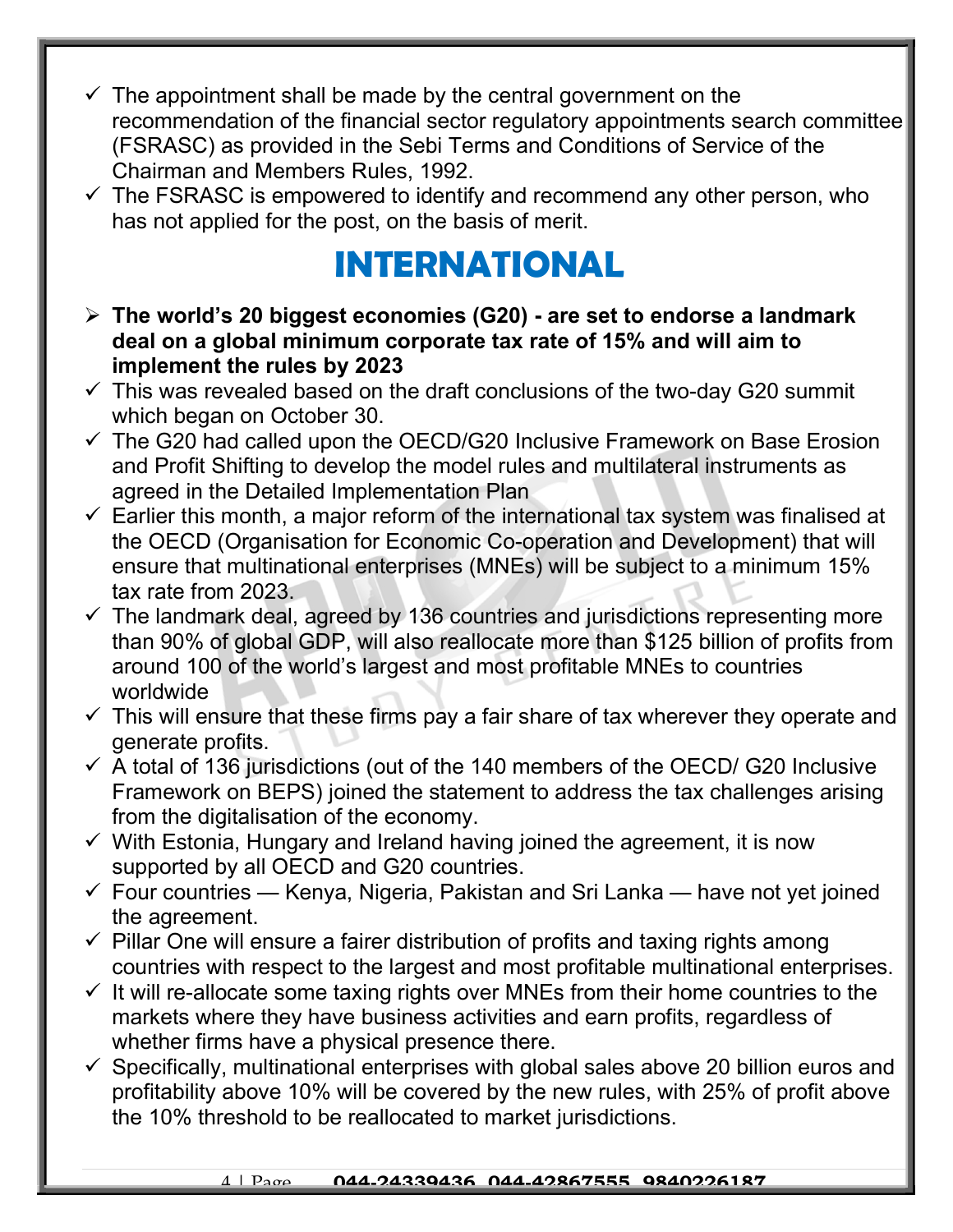- $\checkmark$  Under Pillar One, taxing rights on more than \$125 billion of profit are expected to be reallocated to market jurisdictions each year.
- $\checkmark$  Pillar Two introduces a global minimum corporate tax rate set at 15%.
- $\checkmark$  The new minimum tax rate will apply to companies with revenue above 750 million euros and is estimated to generate around \$150 billion in additional global tax revenues annually.
- $\triangleright$  The US Food and Drug Administration (FDA) has authorized the emergency use of Pfizer-BioNTech Covid-19 vaccine in children between five and 11 years
- $\checkmark$  This is the first jab authorized against the virus for kids in this age group.
- $\checkmark$  However, the shot will not be immediately available as the US Centers for Disease Control and Prevention still needs to advise on how the shot should be administered

### CONFERENCES & SUMMITS

 On October 30, Prime Minister Narendra Modi – addressed the G-20 Summit's first session on global economy and health in Rome, Italy



- $\checkmark$  During this address, the PM announced that India will produce over five billion doses of Covid vaccines for the country and the world by the end of 2022
- $\checkmark$  The PM also pointed to WHO's delay in granting emergency use authorisation to India's Covaxin
- $\checkmark$  He also pushed for recognition of vaccine certificates to facilitate international travel to move the world towards normalcy.
- $\checkmark$  The PM highlighted the fact that India has extended assistance to about 150 countries during the pandemic.
- $\checkmark$  He also invited G-20 nations to make India "their partner in economic recovery, supply chain diversification".
- $\checkmark$  On October 31, PM Modi will join US President Joe Biden's programme on supply chain resilience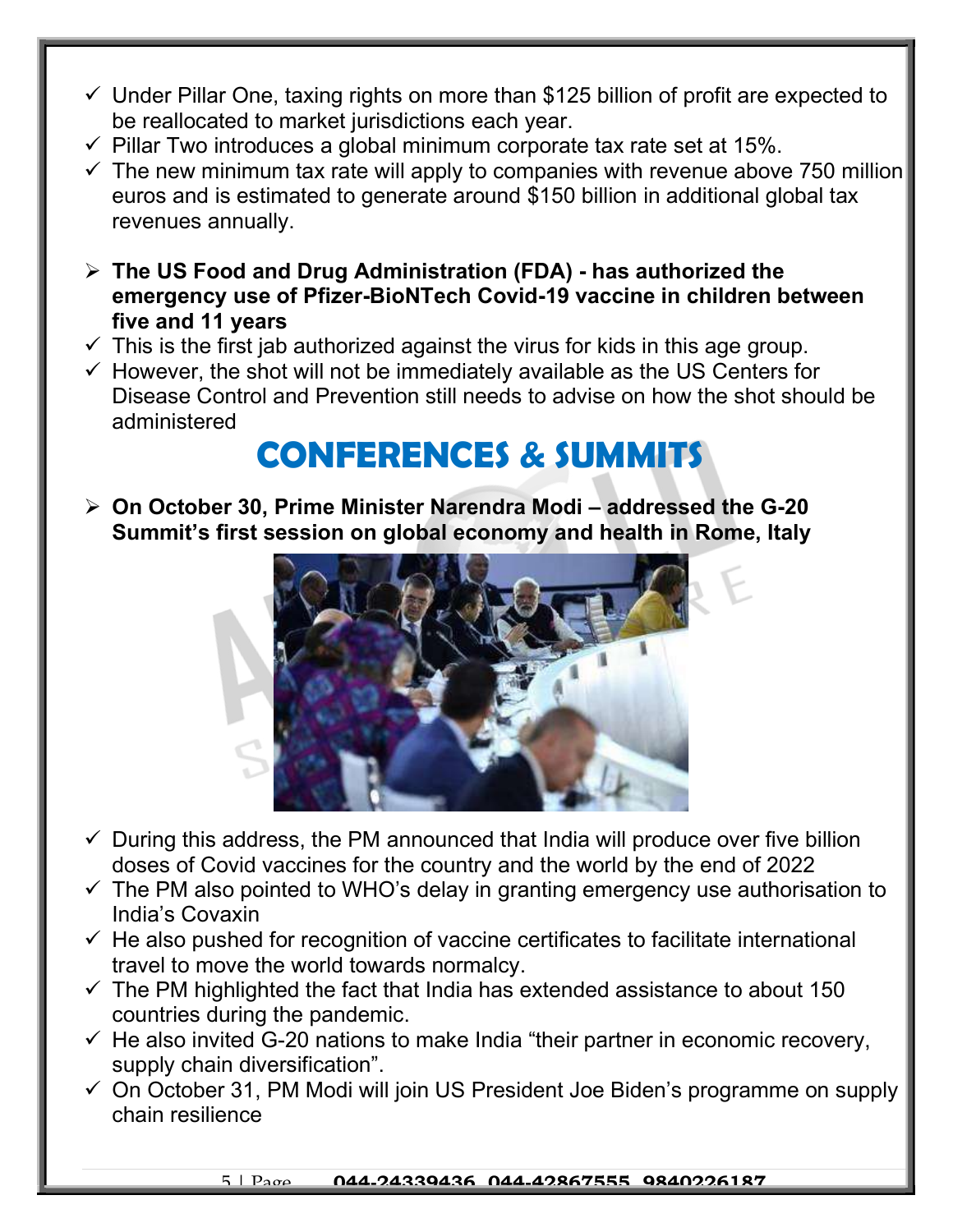- $\checkmark$  His other programmes would include a G20 session on climate change and environment, a bilateral meeting with the PM of Spain and a second session on sustainable development.
- $\checkmark$  On October 30, the PM had two formal bilateral meetings with President Emmanuel Macron of France and Prime Minister Lee Hsien Loong of Singapore.

## SCIENCE, TECHNOLOGY & ENVIRONMENT

- $\triangleright$  India is planning to build its first deep sea research vessel equipped to penetrate several metres into the seabed for exploration and map sediment and other resources
- $\checkmark$  It will also help the nation claim additional continental shelf, which is the seabed and the subsoil, beyond its exclusive economic zone.
- The ship, which will be indigenously built at an estimated ₹1,200 crore, is part of India's ₹4,077 crore Deep Ocean Mission.
- $\checkmark$  When ready, it will join the fleet of research vessels under the ministry of earth sciences (MoES)
- $\checkmark$  The existing Indian research vessels can map the seafloor, while the new ship will be able to penetrate a few 100 metres below the seafloor and study the characteristics of the rocks and solid substances.
- $\checkmark$  The design for the ship is ready and has already received cabinet approval.
- $\checkmark$  The shipyard where the vessel will be built will be finalised by March 2022 and it may take another three years or so for the ship to be ready,
- $\checkmark$  Apart from the atmospheric, oceanographic and seismic instruments, the vessel will also have a radar with a capability to reach 300km to forecast and track weather systems like cyclones.
- $\checkmark$  India can claim continental shelf, which is the seabed or seafloor and the subsoil, beyond 200nm and upto 350nm if it can establish that the sediment thickness of about a kilometre depth has its origin from Indian inland region.
- $\checkmark$  India's exclusive economic zone is upto 200nm but the continental shelf extends beyond that.
- $\checkmark$  Sagar Kanya, another ocean research vessel, already had capabilities to send seismic signals but the sensors were dismantled due to the cumbersome process of maintenance.
- $\checkmark$  Union minister Jitendra Singh sailed aboard the ocean research vessel, Sagar Nidhi from Chennai Port
- $\checkmark$  Sagar Nidhi is an ice-class research vessel from Chennai-based National Institute of Ocean Technology

## SPORTS

 $\triangleright$  Indian Paddler G Sathiyan and Harmeet Desai - won the men's doubles title at the WTT Contender in Tunisia on October 30.